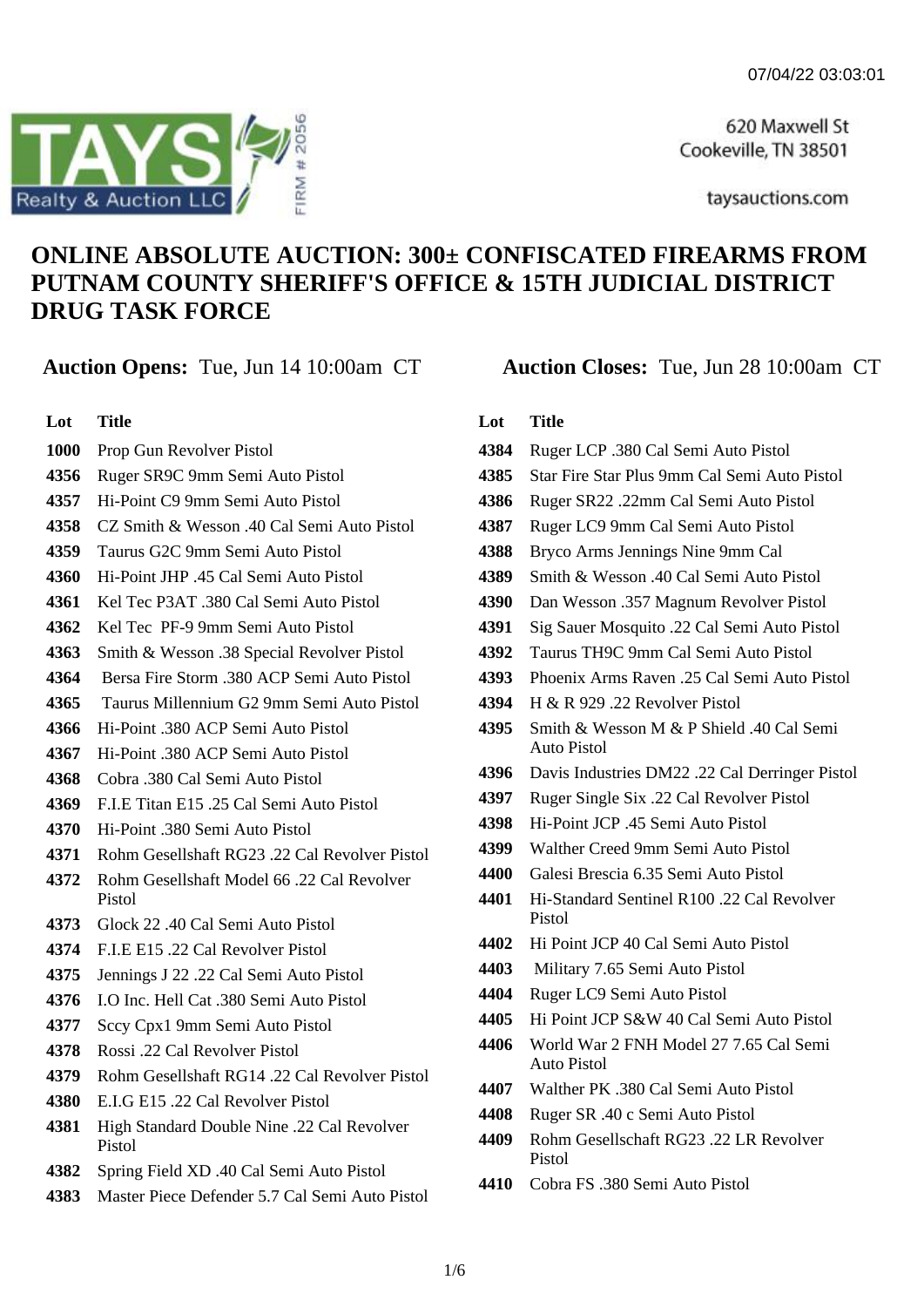## **Lot Title**

- Taurus Raging Bull .44 Magnum Revolver Pistol
- Jimenez Arms J.A 9mm Semi Auto Pistol
- Heritage Rough Rider .22 Revolver Pistol
- Lorcin L .380 Cal Semi Auto pistol
- High Standard Sentinel R-180 .22 Revolver Pistol
- Armi Galesi Brescia Brevetto 6.35 Cal Semi auto Pistol
- Ruger P-89 9mm Semi Auto Pistol
- High Standard Sentinel .22 Cal Revolver Pistol
- Bryco Arms Jennings T-380 Cal Semi Auto Pistol
- Smith & Wesson DA-45 .45 Cal Revolver Pistol
- North America Arms Guardian .32 Cal Semi Auto
- Bryco Arms Jennings 9mm Semi Auto Pistol
- Carl Walther PPK 9mm Semi Auto Pistol
- North American Arms Wasp .22 Revolver Pistol
- Excam GT27 .25 Cal Semi Auto Pistol
- Taurus 85 Revolver .38 Special Revolver Pistol
- Ruger SR9 9mm Semi Auto Pistol
- Kimber Eclipse Custom II 10mm Semi Auto Pistol
- Sig Sauer 1911 .45 Cal Semi Auto Pistol
- QFI SA25 .25 Cal Semi Auto Pistol
- F.I.E E15 .22 Revolver Pistol
- Smith & Wesson 36 .38 Revolver Pistol
- Ruger SR9 9mm Semi Auto Pistol
- Smith & Wesson Body Guard .380 Cal Semi Auto Pistol
- Bryco Arms Jennings T .380 Cal Semi Auto Pistol
- Raven Ars P25 .25 Cal Semi Auto Pistol
- Rohm RG10 .22 Cal Revolver Pistol
- Cobra CB38 .38 Revolver Pistol
- Jimenez Arms J.A Nine 9mm Semi Auto Pistol
- Taurus PT945 .45 Cal Semi Auto Pistol
- .22 Cal Bolt Action Rifle
- Shinn-A Single Shot .410 Ga
- Remington Nylon 66 .22 Cal Semi Auto Rifle
- Remington Model 1100 Lt 20 Ga Semi Auto
- Savage 93R17 .17 Cal Bolt Action Rifle
- Ithaca M-49 .22 Cal Single Shot Lever Action Rifle

# **Lot Title**

- Stevens 58 Bolt Action .410 Ga
- Stoger Coach Gun Double Barrel 12 Ga With Out Stock
- Remington Model 770 .270 Bolt Action Rifle
- Marlin Model 99 .22 Cal Semi Auto Rifle
- Stevens Model 94 Single Shot 20 Ga
- Zhonozhou JW 2000 12 Ga Double Barrel
- Midland Gun Co. Model 1125 Single Shot 12 Ga
- Yildiz Model TK 12 12 Ga Single shot
- Harrington Rihardson Single Shot 12 Ga
- Yildiz Model TK 36 Single Shot .410 Ga
- Winchester Model 190 .22 Cal Semi Auto Rifle
- Marlin Model 60 .22 Cal Semi Auto Rifle
- Winchester Model 94 30-30 Lever Action Rifle
- Mossberg Model 395 KB Bolt Action 12 Ga
- O.F Mossberg And Sons .22 Mag Bolt Action Rifle
- Single Shot 20 Ga
- Western Field 12 Ga Pump
- Marlin Model 795 .22 Cal Semi Auto Rifle
- Remington Model 700 25-06 Bolt Action Rifle
- Remington Arms 700 7mm Bolt Action Rifle
- Remington Arms 700 7mm Bolt Action Rifle
- Remington Arms 700 7mm Bolt Action Rifle
- Remington Arms 700 6mm Bolt Action Rifle
- Remington Arms 700 22-250 Bolt Action Rifle
- Remington Arms 700 243 Bolt Action Rifle
- Remington Arms 700 22-250 Bolt Action Rifle
- Remington Arms 700 243 Bolt Action Rifle
- Remington Arms 700 270 Bolt Action Rifle
- Remington Arms 700 222 Bolt Action Rifle
- Remington Arms 7600 30-06 Pump Rifle
- Ruger M77 Mark II 220 Bolt Action Rifle
- Ruger M77 Mark II 300 Bolt Action Rifle
- Ruger Mini 14 223 Semi Auto Rifle
- Ruger 10/22 .22 Semi Auto Rifle
- Winchester Model 70 7mm Bolt Action Rifle
- Winchester Model 70 264 Win Mag Bolt Action Rifle
- CZ 452-2E ZKM .17 Cal Bolt Action Rifle
- CZ 452-2E ZKM .22 Cal Bolt Action Rifle
- Winchester Model Canadian Centennial 30-30 Lever Action Rifle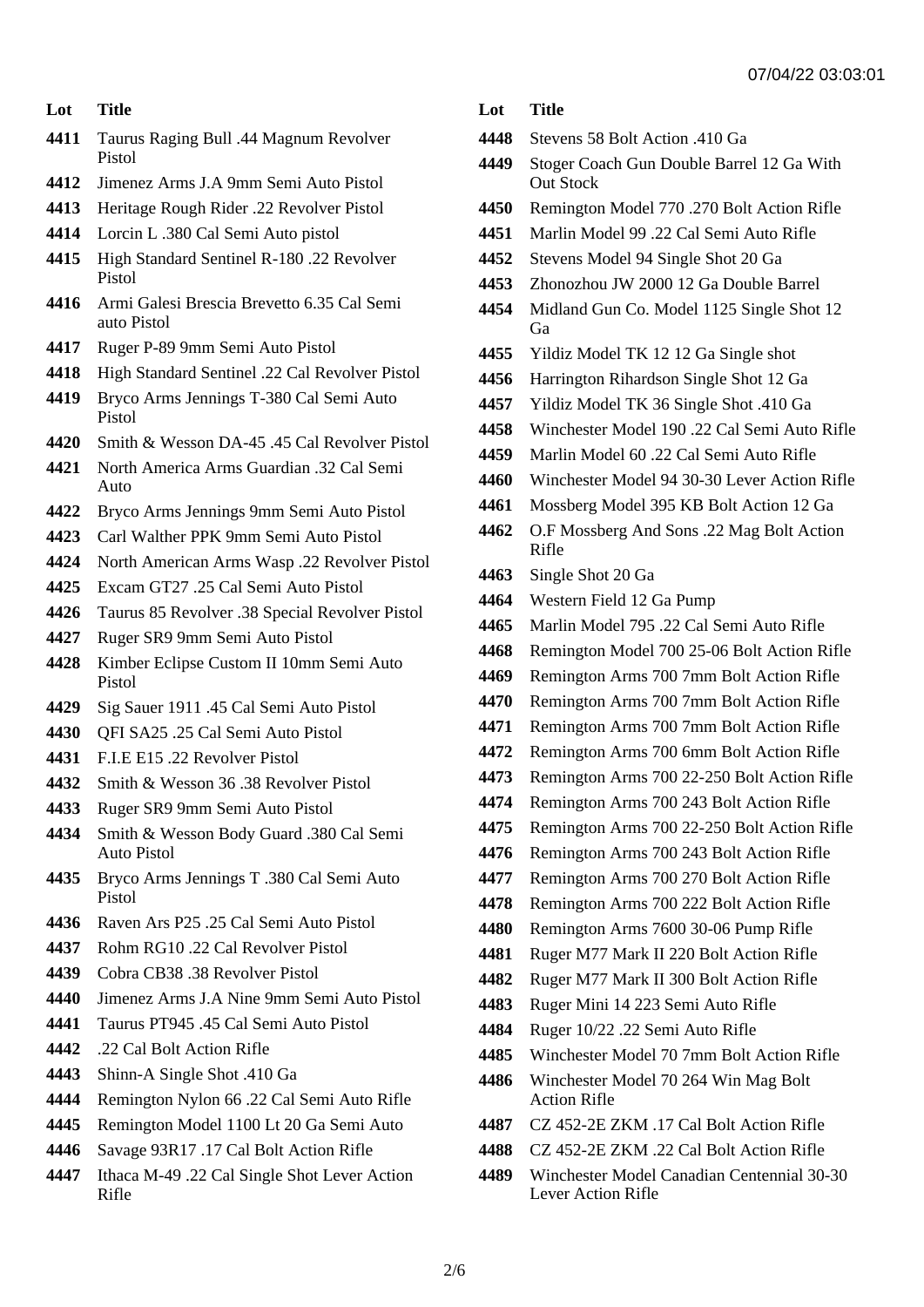| Lot  | <b>Title</b>                                         |
|------|------------------------------------------------------|
| 4490 | Winchester Model 94 30-30 Cal Lever Action<br>Rifle  |
| 4491 | Winchester Classic XTR .22 Cal Lever Action<br>Rifle |
| 4492 | Winchester 94 Classic 30-30 Lever Action Rifle       |
| 4493 | Winchester Model 1890.22 Pump Action Rifle           |
| 4494 | Winchester Model 62A .22 Pump Action Rifle           |
| 4495 | Winchester Model 61 .22 Pump Action Rifle            |
| 4496 | Winchester Model 74 .22 Semi Auto Rifle              |
| 4497 | Winchester Model 190.22 Semi Auto Rifle              |
| 4498 | Winchester Model 74 .22 Semi Auto Rifle              |
| 4499 | Winchester Model 60 A .22 Bolt Action Rifle          |
| 4500 | Winchester Model 67 .22 Bolt Action Rifle            |
| 4501 | Winchester Model 121 .22 Bolt Action Rifle           |
| 4502 | Winchester 67 .22 Bolt Action Rifle                  |
| 4503 | Winchester 67 .22 Bolt Action Rifle                  |
| 4504 | Winchester 67 .22 Bolt Action Rifle                  |
| 4505 | Winchester 72 .22 Bolt Action Rifle                  |
| 4506 | Winchester 67 .22 Bolt Action Rifle                  |
| 4507 | Winchester 67A .22 Bolt Action Rifle                 |
| 4508 | Winchester 67 .22 Bolt Action Rifle                  |
| 4509 | Winchester 67 .22 Bolt Action Rifle                  |
| 4510 | Winchester 67A .22 Bolt Action Rifle                 |
| 4511 | Winchester 67 .22 Bolt Action Rifle                  |
| 4512 | Remington Field Master 12 .22 Pump Rifle             |
| 4513 | Remington 12 .22 Pump Rifle                          |
| 4514 | Remington 12.22 Pump Rifle                           |
| 4515 | Remington Rolling Block .22 Single Shot Rifle        |
| 4516 | Remington 33 .22 Bolt Action Rifle                   |
| 4517 | Remington 33 Bolt Action .22                         |
| 4518 | Remington Score Master 511 .22 Bolt Action<br>Rifle  |
| 4519 | Remington Target Master 41 .22 Bolt Action<br>Rifle  |
| 4520 | Remington 34 NRA Target .22 Bolt Action Rifle        |
| 4521 | Remington Target Master 510 .22 Bolt Action<br>Rifle |

- Remington 514 .22 Bolt Action Rifle
- Remington 341 .22 Bolt Action Rifle
- Remington Sport Master 512 P .22 Bolt Action Rifle
- Remington Target Master 510 .22 Bolt Action Rifle
- Remington Score Master 511 .22 Bolt Action Rifle
- **Lot Title**
- Remington Sports Master 512 .22 Bolt Action Rifle
- Remington 34 .22 Bolt Action Rifle
- Remington Target Master 41 .22 Bolt Action Rifle
- Remington Sports Master 341 .22 Bolt Action Rifle
- Remington Sports Master 512 .22 Bolt Action Rifle
- Remington 514 .22 Bolt Action Rifle
- Remington 33 .22 Bolt Action Rifle
- Remington Target Master 41 .22 bolt Action Rifle
- Remington Target Master 41 Bolt Action .22
- Remington Target Master 41 .22 Bolt Action Rifle
- Remington Target Master 510 .22 Bolt Action Rifle
- Remington Target Master 510 .22 Bolt Action Rifle
- Remington Speed Master 241 .22 Semi Auto Rifle
- Remington Nylon 66 .22 Semi Auto Rifle
- Remington 24 .22 Semi Auto Rifle
- Remington 550-1 .22 Semi Auto Rifle
- Remington 550-1 .22 Semi Auto Rifle
- Winchester 190 .22 Semi Auto Rifle
- Remington Field Master 572 .22 Pump Rifle
- Remington speed Master 552 .22 Semi Auto Rifle
- Marlin Firearms 883SS .22 WMR Bolt Action Rifle
- Marlin Firearms 883 .22 Bold Action Rifle
- Marlin Firearms 917VS .17hmr Bolt Action Rifle
- Marlin Firearms 80 .22 Bolt Action Rifle
- Marlin Firearms 336CS 30-30 Win Mag Lever Action Rifle
- Marlin Firearms 39A .22 Lever Action Rifle
- Henry Golden Boy .22 Lever Action Rifle
- Henry .22 Lever Action Rifle
- Browning Take Down .22 Semi Auto Rifle
- Browning Bar 30-36 Semi Auto Rifle
- Colts Patent Stagecoach Autoloader .22 Semi Auto Rifle
- Browning Take Down .22 Semi Auto Rifle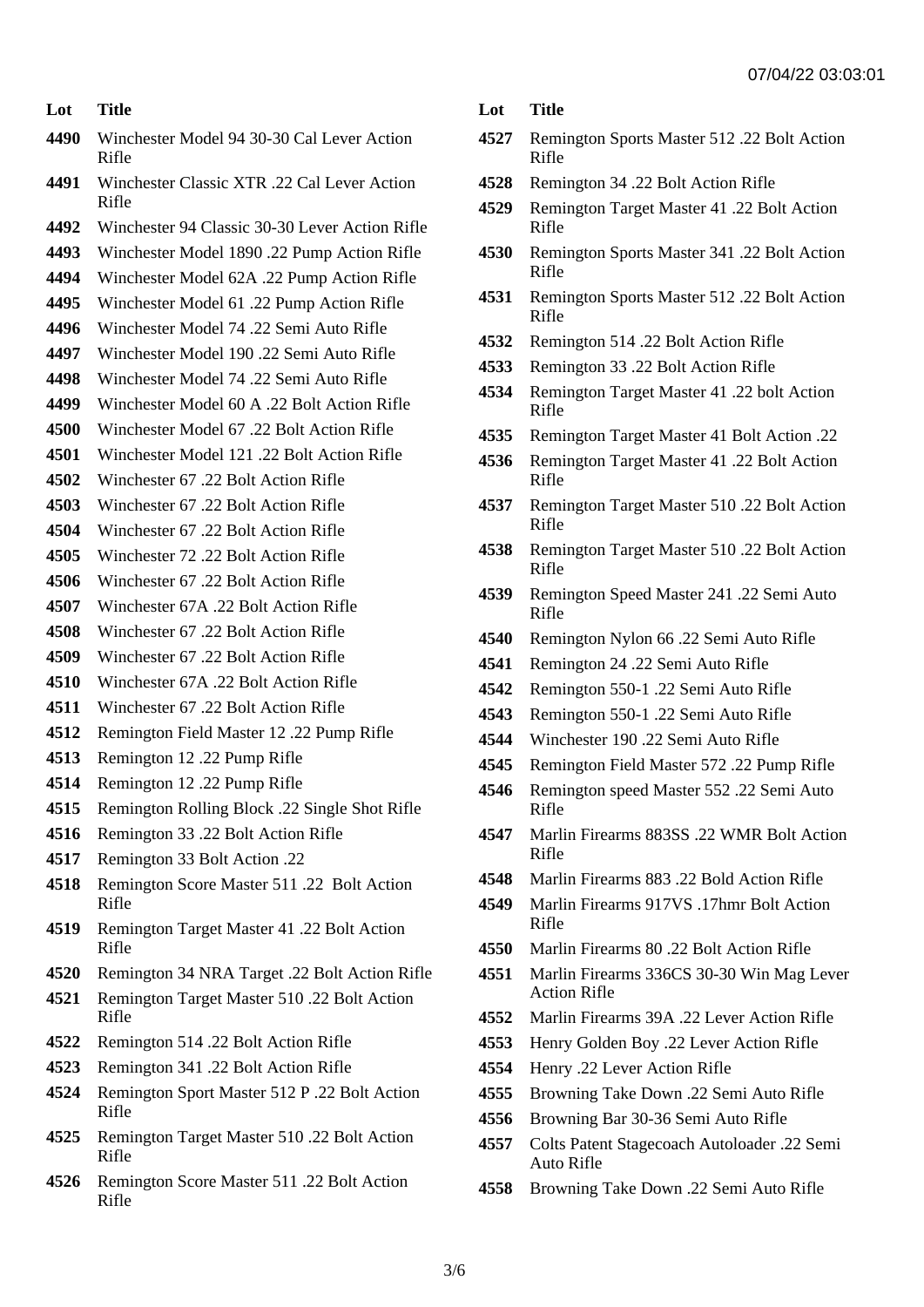#### **Lot Title**

- Browning BL-22 .22 Lever Action Rifle
- Western Field M822 .22 Bolt Action Rifle
- C.A.I. 1942 7.62 x 39mm Bolt Action Rifle
- Sears Roe Buck Ranger .22 Pump Rifle
- England 300 Bolt Action Rifle
- J Stevens 1915 .22 Breech single Shot Rifle
- J Stevens Favorite Single Shot .22
- K.S.A Cricket .22 Bolt Action Rifle
- Savage 74 .22 Semi Auto Rifle
- 7.62 x 39 Semi Auto Rifle
- Norinco Mark 90 Sporter 7.62 x 39mm Semi Auto Rifle
- C.D.I Swan.BT SKS 7.62 x 39mm Semi Auto Rifle
- CN Romarm CAI Draco 7.62 X 39mm Semi Auto Pistol
- Norinco NHM91 7.62 x 39mm Semi Auto Rifle
- AK-47S 7.62 x 39mm Semi Auto Rifle
- 7.62 x 39mm Semi Auto Rifle
- C.D.I SKS 7.62 x 39mm Semi Auto Rifle
- C.D.I. SVT 1940 7.62 x 39mm Semi Auto Rifle
- Bushmaster XM15-E25 223-5.56mm Semi Auto Rifle
- Daewoo Precision DR-200 .223 Semi Auto Rifle
- Remington Model 1100 12 Ga Semi Auto Shotgun
- Remington Model 1100 12 Ga Semi Auto Shotgun
- Remington Model 1100 12 Ga Semi Auto Shotgun
- Remington Model 1100 LT-20 20 Ga Semi Auto Shotgun
- Remington Model 1100 LW .410 Semi Auto Shotgun
- Remington Model 1100 16 Ga Semi Auto Shotgun
- Remington Model 870 Magnum 12 Ga Pump Action Shotgun
- Remington Wingmaster 870 Magnum Pump .20 Ga
- Remington Model Wingmaster 20 Ga 870 Pump Action Shotgun
- Remington Model Wingmaster 870 12 Ga Pump Action Shotgun
- Remington Model Wingmaster 870 12 Ga Pump Action Shotgun

### **Lot Title**

- Remington Model Wingmaster 870 12 Ga Pump Action Shotgun
- Remington Model 870 Express Magnum 12 Ga Pump Action Shotgun
- Remington 20 Ga Semi Auto Shotgun
- Browning BPS Field Model 20 Ga Pump Action Shotgun
- Browning Gold Hunter 20 Ga Semi Auto Shotgun
- Browning Gold Hunter 12 Ga Semi Auto Shotgun
- Browning Sweet Sixteen 16 Ga Semi Auto Shotgun
- Browning Light Twelve 12 Ga Semi Auto Shotgun
- Winchester 1300 12 Ga Pump Action Shotgun
- Winchester M12 12 Ga Pump Action Shotgun
- Winchester Ranger 120 12 Ga Pump Action Rifle
- Winchester 1400 Mark II 12 Ga Semi Auto Shotgun
- Winchester 42 .410 Pump Action Shotgun
- Remington Arms 12 Ga Single Shot Shotgun
- Winchester 37 .410 Single Shot Shotgun
- Winchester 37 16 Ga Single Shot Shotgun
- Winchester 37 12 Ga Single Shot Shotgun
- Winchester 37 .410 Single Shot Shotgun
- Savage Arms Model B 16 Ga Double Barrel Shotgun
- Stevens Model 311A 20 Ga Double Barrel Shotgun
- Savage Arms Model 511 12 Ga Double Barrel Shotgun
- Savage Arms Model Fox Bse Series H 12 Ga Double Barrel Shotgun
- Jstevens Model 235 12 Ga Double Barrel Shotgun
- Savage Arms Fox B Series H 12 Ga Double Barrel Shotgun
- Savage Arms Fox B 12 Ga Double Barrel Shotgun
- Ithaca Model 100 12 Ga Double Barrel Shotgun
- Tula Ussr 12 Ga Double Barrel Shotgun
- Plymouth 12 Ga Double Barrel Shotgun
- Savage 220 12 Ga Single Shot Shotgun
- Savage 220A 12 Ga Single Shot Shotgun
- Stevens 94C .410 Single Shot Shotgun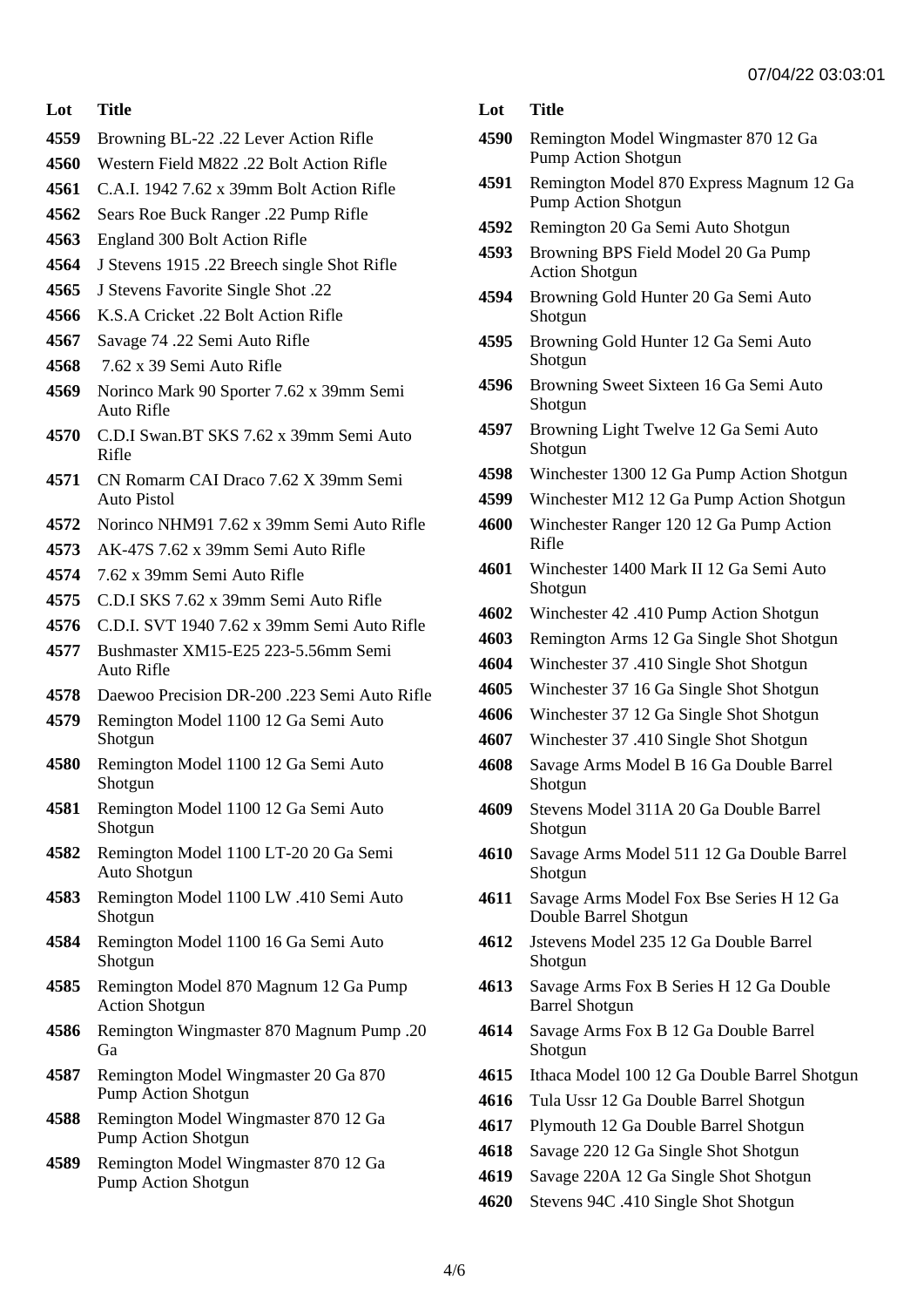#### **Lot Title**

- Harrington Richardson Topper M48 16 Ga Single Shot Shotgun
- Harrington Richardson Topper M48 20 Ga Single Shot Shotgun
- Harrington Richardson Boy State 20 Ga Single Shot Shotgun
- Forehand Arms 12 Ga Single Shot Shotgun
- 12 Ga Single Shot Shotgun
- New England Firearms Pardner SB1 12 Ga Single Shot Shotgun
- Iver Johnson Champion 12 Ga Single Shot Shotgun
- J.C Henry Arms 12 Ga Single Shot Shotgun
- Lafever 12 Ga Single Shot Shotgun
- Remington Arms 12 Ga Single Shot Shotgun
- Halfield SGL 20 Ga Single Shot Shotgun
- Mossberg New Haven 600At 12 Ga Pump Action Shotgun
- Ithaca Gun Co. Deer Slayer 37 12 Ga Pump Action Shotgun
- Colt 125th Anniversary S.A.A. .45 Revolver Pistol
- Smith & Wesson 125TH Anniversary .45 Revolver Pistol
- Smith And Wesson Model 629-4 Classic .44 Magnum Revlover
- Smith & Wesson Model 19 .357 Magnum Revolver Pistol
- Smith & Wesson Model 10 .38 Special Revolver Pistol
- Smith & Wesson Model 13 .357 Magnum Revolver Pistol
- Smith & Wesson Model 14 .38 Special Revolver Pistol
- Smith & Wesson Model 629-4 .44 Magnum Revolver Pistol
- Smith & Wesson Model 648 .22 Revolver Pistol
- Smith & Wesson Model 686-2 .357 Magnum Revolver Pistol
- Smith & Wesson Model 686-3 .357 Magnum Revolver Pistol
- Smith & Wesson Model 17-4 .22 Cal Revolver Pistol
- Smith & Wesson Model 17-8 .22 LR Revolver Pistol
- Smith & Wesson Model 686-4 .357 Magnum Revolver Pistol
- Colt Trooper MK .357 Magnum Revolver Pistol

## **Lot Title**

- Colt New Frontier .22 Revolver Pistol
- Ruger Vaquero .45 Cal Revolver Pistol
- Ruger GP100 .357 Magnum Revolver Pistol
- Ruger GP100 Match Champion .357 Magnum Revolver Pistol
- Ruger Single-Six .22 Cal Revolver Pistol
- Ruger Model Single-Six .22 Cal Revolver Pistol
- Ruger New Model Black Hawk .357 Magnum Revolver Pistol
- Virginian Dragoon .44 Magnum Revolver Pistol
- Taurus Tracker .44 Magnum Revolver Pistol
- Colt 1911 .45 Semi Auto Pistol
- Colt MK IV Series 80 Super .38 Semi Auto
- Ruger SR 1911 .45 Cal Semi Auto Pistol
- SpringField Model 1911 .45 Semi Auto Pistol
- Beretta Model 96 .40 Cal Semi Auto Pistol
- Beretta 1939 XVI 9mm Semi Auto Pistol
- Sig Sauer P238 .380 Semi Auto Pistol
- Sig Sauer P226 Elite 9mm Semi Auto Pistol
- Sig Sauer P226 .357 Cal Semi Auto Pistol
- Sig Sauer Mosquito .22 LR Semi Auto Pistol
- Glock 23 Gen 4 .40 Semi Auto Pistol
- Spring Field XD .45 ACP Semi Auto Pistol
- Browning Arms 9mm Luger Semi Auto Pistol
- Walther Smith & Wesson Model PPK/S .380 ACP Semi Auto Pistol
- SCCY CPX-1 9mm Semi Auto Pistol
- Ruger Mark II .22LR Cal. Semi Auto Pistol
- Ruger Mark III .22LR Cal. Semi Auto Pistol
- Ruger Mark III .22LR Cal. Semi Auto Pistol
- Ruger Mark II .22LR Semi Auto Pistol
- Ruger MK. II .22 Cal. Long Rifle
- Browning Arms Buck Mark .22LR Semi Auto Pistol
- Jennings Model J-22 .22LR Cal. Semi Auto Pistol
- K.B.I .380 ACP Semi Auto Pistol
- Big Bear Arms 9mm Cal Makarov Semi Auto Pistol
- CZ CAI 7.62mm Semi Auto Pistol
- Flare Gun